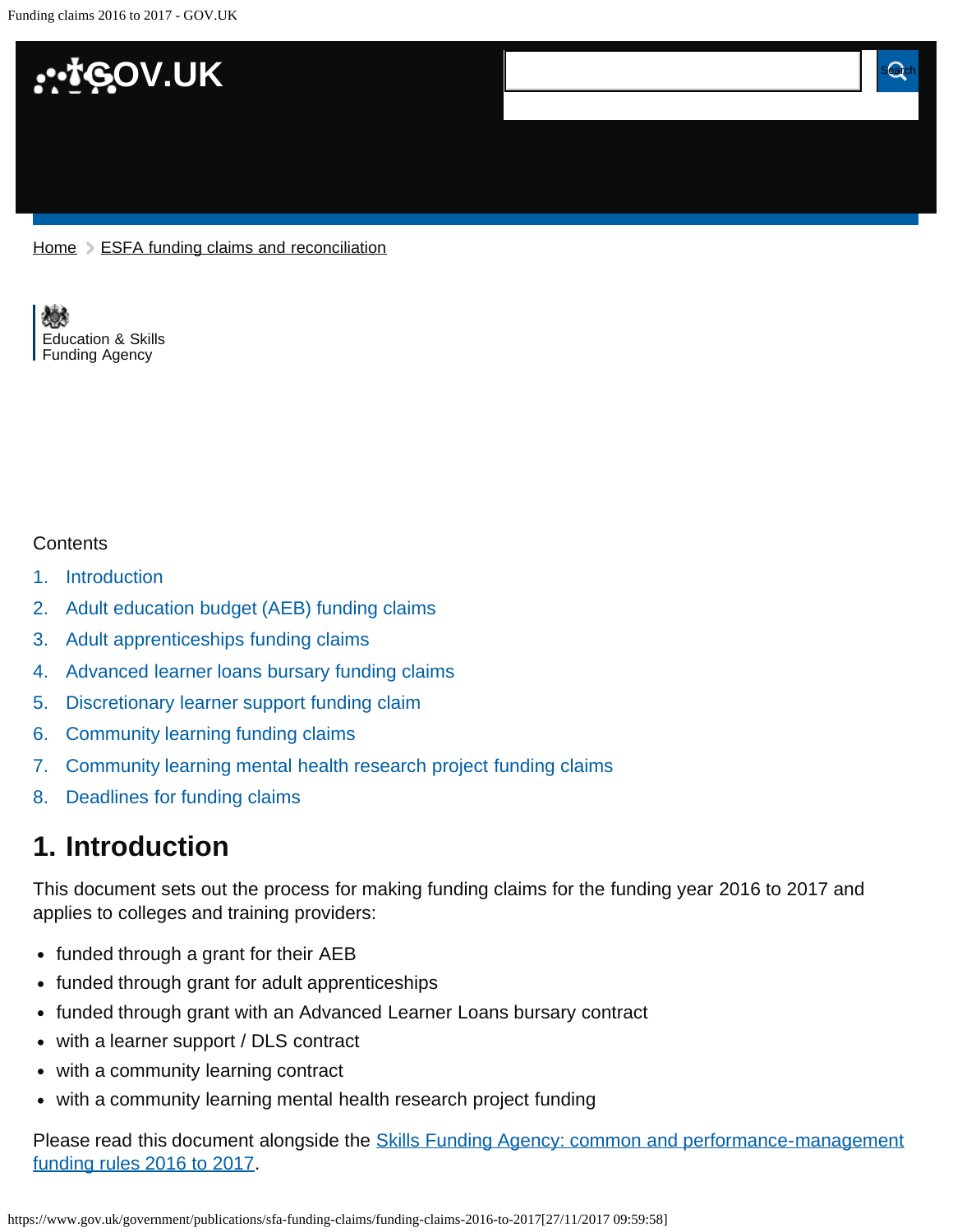The terms 'we' and 'us' refer to the Chief Executive of the Skills Funding Agency and his staff.

When we refer to 'you' or 'providers', this includes colleges, training organisations, local authorities and employers that receive funding from us.

# <span id="page-1-0"></span>**2. Adult education budget (AEB) funding claims**

If you are funded through a financial memorandum or conditions of funding (grant) you must make a funding claim for delivery from your AEB.

You must make 3 funding claims during the year:

- a mid-year funding claim
- a year-end funding claim
- a final funding claim and statement of funding claimed

We set out the timelines for making these claims in the [deadlines for funding claims](#page-10-1) section.

#### **2.1 Completing and submitting your claims**

You must complete and submit your funding claim from within the data collection area of the Hub. The form will become available to you after the close of the relevant individualised learner records (ILR) submission window (see the [deadlines for funding claims](#page-10-1) section).

Your AEB funding claim will show relevant sections for you out of the following:

- $\bullet$  other learning programme funding
- $\bullet$  other learning learning support
- 19 to 24 traineeships programme funding
- 19 to 24 traineeships learning support
- 19 to 24 traineeships learner support
- $\bullet$  learner support 19+ hardship
- $\bullet$  learner support 20+ childcare
- learner support residential access funding
- learner support administration costs
- community learning funding

The actual delivery-to-date figures on the claim form in the Hub will be populated using the validated ILR data you have submitted where applicable. You will not be able to amend this data. For any none-ILR activity you will be able to enter your actual figures from your own records.

For learner support administration costs you cannot claim more than 5% of your 2015 to 2016 learner support allocation.

You will have 4 working days to provide your mid-year and year-end funding claims including a forecast of any delivery during the remainder of the funding year.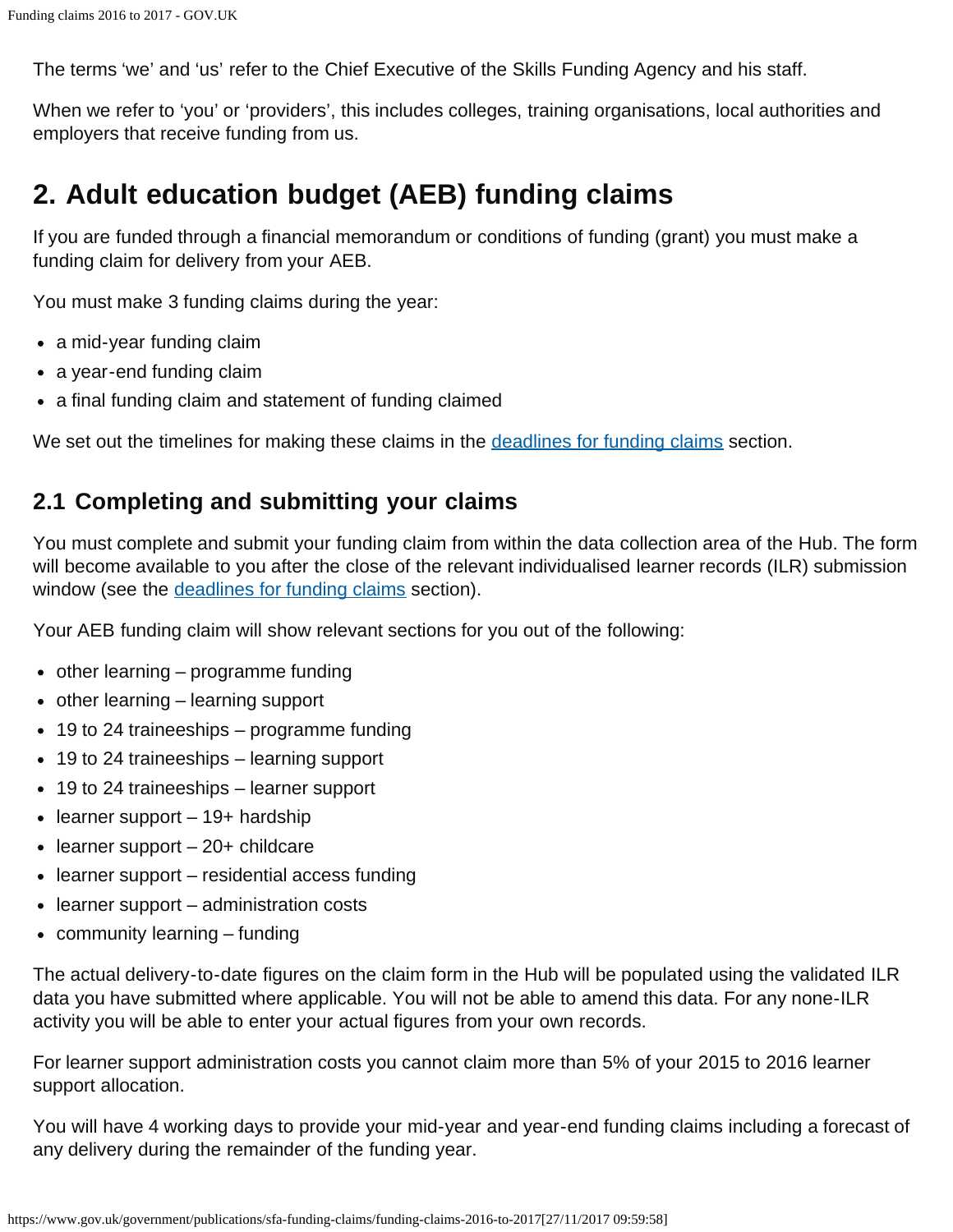You do not need to provide any supporting evidence with your funding claim form.

We will publish a technical guidance document giving further information on how to submit your funding claim.

You must provide realistic forecasts based on actual and/or expected demand in your mid-year and yearend funding claims.

If your auditor tells you that you must make an adjustment to your funding claim as a result of an audit, you must make the agreed adjustment using the earning adjustment statement (EAS). You must only make the adjustment in the claim form where you have been unable to make the agreed adjustment using the EAS for final claim.

In exceptional circumstances you may need to make an adjustment (an exceptional adjustment) to your final claim. You must have written approval from us before you enter any exceptional adjustments in your final claim.

## **2.2 Completing your final funding claim**

For final funding claims you will have a further 3 days to sign and submit the statement of funding claimed within the [skills funding service \(SFS\)](https://skillsfunding.service.gov.uk/) following submission of your final funding claim. An authorised person must sign the claim form on behalf of your organisation. For colleges, this can be the principal or another senior post holder who has the delegated authority from the principal to sign the final funding claim.

Your reconciliation statement will be delayed if you do not submit your signed final funding claim by the deadline set out in the [deadlines for funding claims](#page-10-1) section. This may impact on your ability to submit your final accounts to us. Where you do not send us your final funding claim forms we will record a 'nil return' and you will have to pay back all of the funding you have received from us for delivery in the funding year 2016 to 2017.

## **2.3 Funding assurance audit**

We will appoint audit firms to check that funding claims are accurate.

If the appointed auditors choose to audit your claim, we will tell you in the summer of 2017. You must provide a copy of the resulting audit report with your final funding claim.

You must make sure that you share all of your funding claims and ILRs with the appointed auditors well in advance, so that you can send us the audit report with your final funding claim.

## **2.4 Reconciliation statements**

After you submit your year-end funding claim we will send you an 'indicative reconciliation statement' within the **SFS**. This will give you an indication of the funding you may need to pay back to us.

We will send you a final reconciliation statement within the SFS after you make your final funding claim and statement of funding returned. This will confirm the amount of funding you may need to pay back to us.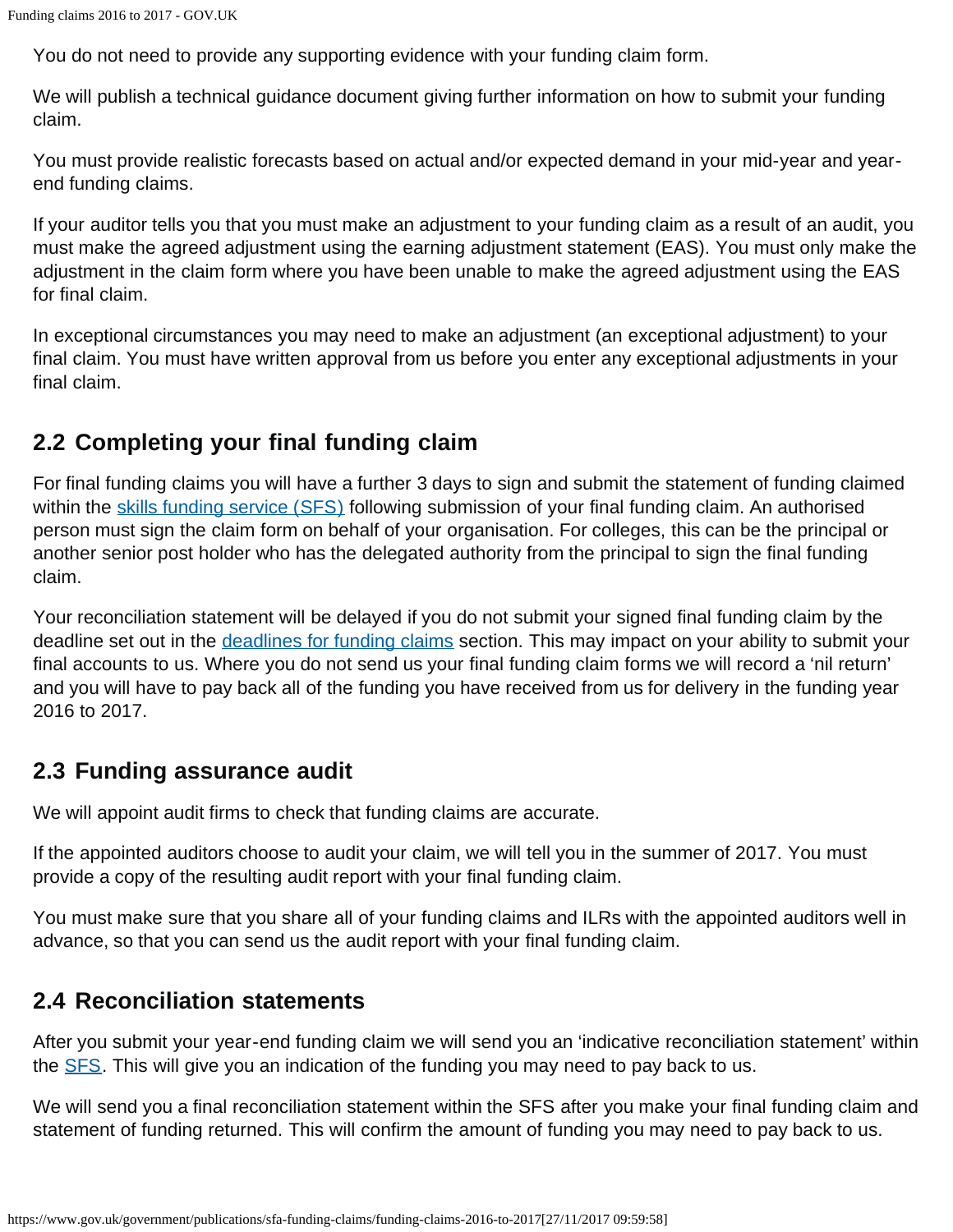If you have to pay amounts back to us, we will schedule those repayments from January 2018.

If due to an exceptional circumstance you have an issue with your reconciliation value, you must tell us by 31 January 2018. We will not consider any requests after this date.

# **2.5 Exceptional learning support (ELS)**

You must record any learning support costs over the national rate and up to £19,000 through the EAS. You must use your provider funding report to work out your actual delivery.

You must claim for any learning support costs over £19,000 through the ELS claim process set out on the [learners with learning difficulties and/or disabilities page](https://www.gov.uk/government/collections/lldd-financial-support-for-learners) of GOV.UK.

# <span id="page-3-0"></span>**3. Adult apprenticeships funding claims**

If you are funded through a financial memorandum or conditions of funding (grant) you must make funding claims for delivery from your 19+ apprenticeships.

You must make 3 funding claims:

- a mid-year funding claim
- a year-end funding claim
- a final funding claim and statement of funding claimed.

We set out the timelines for making these claims in the [deadlines for funding claims](#page-10-1) section.

## **3.1 Completing and submitting your claims**

You must complete and submit your funding claim within the data collection area of the Hub. The form will become available to you after the close of the relevant ILR submission window.

Your 19+ apprenticeships funding claim will show relevant sections for you out of the following:

- 19 to 23 apprenticeships programme funding
- 19 to 23 apprenticeships learning support
- 24+ apprenticeships programme funding
- 24+ apprenticeships learning support
- 19+ apprenticeships learner support
- 19 to 23 trailblazer apprenticeships programme funding
- 19 to 23 trailblazer apprenticeships learning support
- 24+ trailblazer apprenticeships– programme funding
- 24+ trailblazer apprenticeships learning support

The actual delivery-to-date figures on the claim form in the Hub will be populated using the validated ILR data you have submitted where applicable. You will not be able to amend this data. For any none-ILR activity you will be able to enter your actual figures from your own records.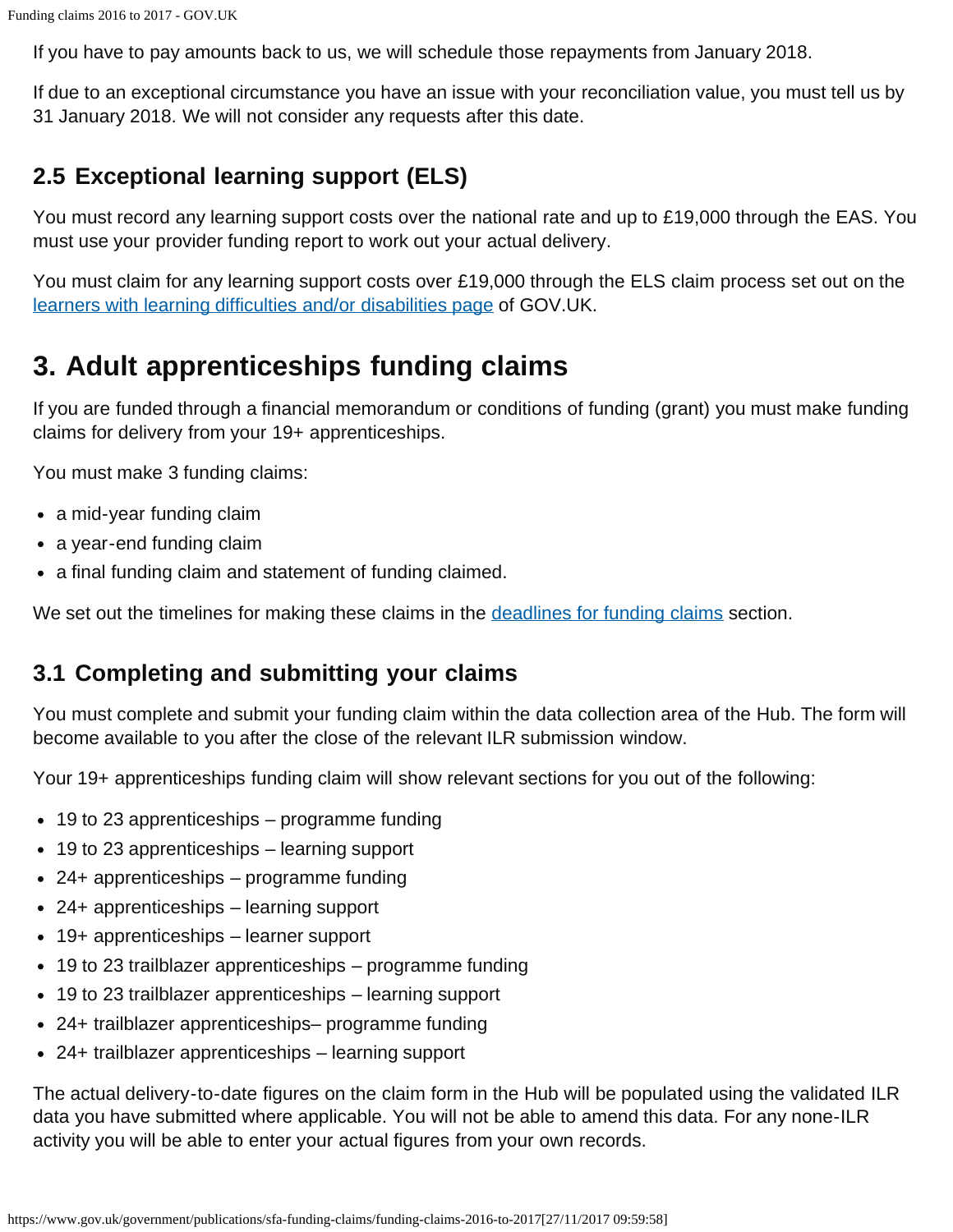You will have 4 working days to provide your mid-year and year-end funding claims including a forecast of any delivery during the remainder of the funding year.

You do not need to provide any supporting evidence with your funding claim form.

We will publish a technical guidance document giving further information on how to submit your funding claim.

You must provide realistic forecasts based on actual and/or expected demand in your mid- year and yearend funding claims.

If your auditor tells you that you must make an adjustment to your funding claim as a result of an audit, you must make the agreed adjustment using the EAS. You must only make the adjustment in the claim form where you have been unable to make the agreed adjustment using the EAS for final claim only.

In exceptional circumstances you may need to make an adjustment (an exceptional adjustment) to your final claim. You must have written approval from us before you enter any exceptional adjustments in your final claim form.

## **3.2 Completing your final funding claim**

For final funding claims you will have a further 3 days to sign and submit the claim within SFS following submission of your final funding claim. An authorised person must sign the claim form on behalf of your organisation. For colleges, this can be the principal or another senior post holder who has the delegated authority from the principal to sign the final funding claim.

Your reconciliation statement will be delayed if you do not submit your final funding claim and statement of funding claimed by the [deadline we have set](#page-0-1). This may impact on your ability to submit your final accounts to us. Where you do not send us your final funding claim forms we will record a 'nil return' and you will have to pay back all of the funding you have received from us for delivery in the funding year 2016 to 2017.

## **3.3 Funding assurance audit**

We will appoint audit firms to check that funding claims are accurate.

If the appointed auditors choose to audit your claim, we will tell you in the summer of 2017. You must provide a copy of the resulting audit report with your final funding claim.

You must make sure that you share all of your funding claims and ILRs with the appointed auditors well in advance, so that you can send us the audit report with your final funding claim.

#### **3.4 Reconciliation statements**

After you submit your year-end funding claim we will send you an 'indicative reconciliation statement' within the **SFS**. This will give you an indication of the funding you may need to pay back to us.

We will send you a final reconciliation statement within the SFS after you make your final funding claim and statement of funding returned. This will confirm the amount of funding you may need to pay back to us.

If you have to pay amounts back to us, we will schedule those repayments from January 2018.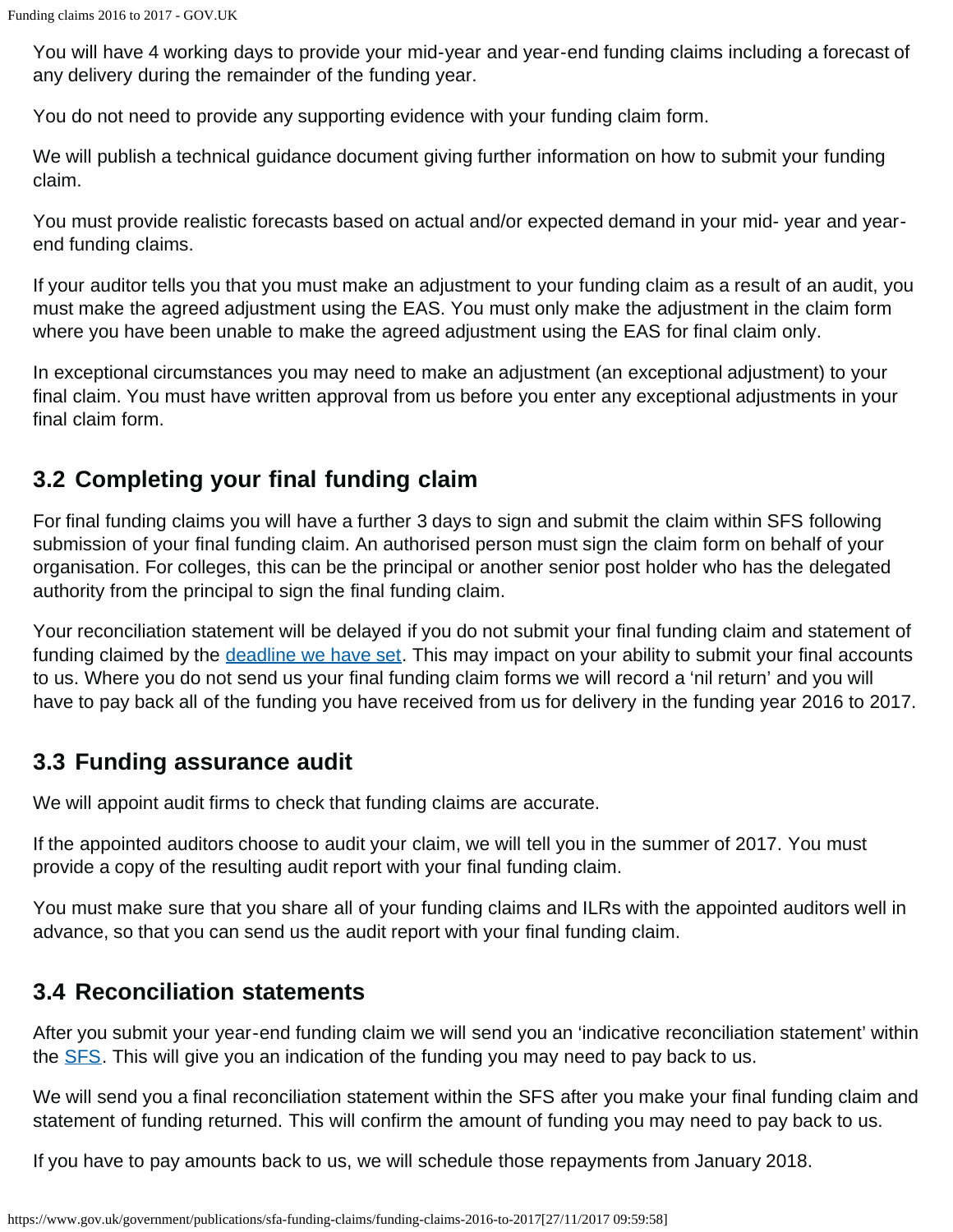If due to an exceptional circumstance you have an issue with your final reconciliation value, you must tell us by 31 January 2018. We will not consider any requests after this date.

# **3.5 Exceptional learning support (ELS)**

You must record any learning support costs over the national rate and up to £19,000 through the EAS. You must use your provider funding report to work out your actual delivery.

You must claim for any learning support costs over £19,000 through the ELS claim process set out on the learners with learning difficulties and/or disabilities page of GOV.UK.

# <span id="page-5-0"></span>**4. Advanced learner loans bursary funding claims**

If you are funded through a grant and have an Advanced learner loans bursary (ALLB) funding allocation, you must make 3 funding claims:

- a mid-year funding claim
- a year-end funding claim
- a final funding claim and statement of funding claim

We set out the timelines for making these claims in the [deadlines for funding claims](#page-10-1) section.

#### **4.1 Completing and submitting your claims**

You must complete and submit your funding claim within the data collection area of the Hub. The form will become available to you after the close of the relevant ILR submission window.

Your advanced learner loans bursary funding claim will show relevant sections for you out of the following:

- bursary funding
- hardship
- childcare
- residential access fund
- area costs
- exceptional claims
- administration costs

For ALLB funding, area costs and exceptional claims, the actual delivery-to-date column of your digital funding claim form will be populated based on the validated ILR data and earning adjustments statements you have submitted. You will not be able to amend this data.

For those boxes that are not pre-populated you must provide:

- your actual delivery to date
- for your mid-year and year-end funding claim, a forecast of any delivery during the remainder of the funding year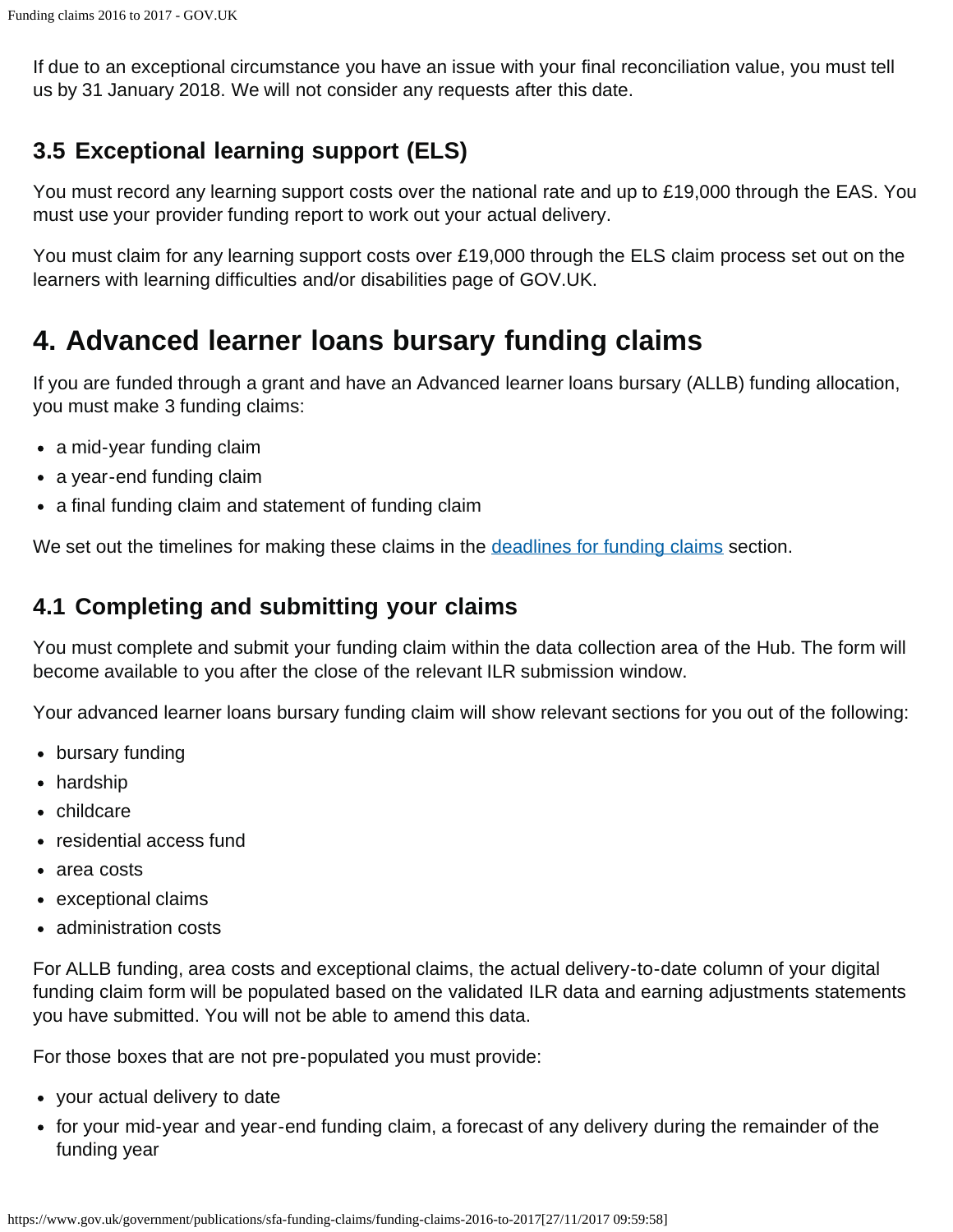You will have 4 working days to provide your final claim, actual delivery to date for those deliverables that are not populated.

You do not need to provide any supporting evidence with your funding claim form.

We will publish a technical guidance document giving further information on how to submit your funding claim.

The forecast you provide in your mid-year funding claim must be realistic and based on actual and expected demand.

You can claim up to 5% of your loans bursary expenditure against hardship, childcare and residential access fund on administration costs. However, your administration costs must not be more than 5% of the value of the loans bursary funding.

## **4.2 Completing statement of funding claimed on the Hub**

For final funding claims you will have a further 3 days to sign and submit the claim within the **SFS**. An authorised person must sign the claim form on behalf of your organisation. For colleges, this can be the principal or another senior post holder who has the delegated authority from the principal to sign the final funding claim.

Your reconciliation statement will be delayed if you do not submit your final funding claim and statement of funding claimed by the [deadline we have set](#page-0-1). This may impact your ability to submit your final accounts to us. Where you do not send us your final funding claim forms we will record a 'nil return' and you will have to pay back all of the funding you have received from us for delivery in the funding year 2016 to 2017.

#### **4.3 Reconciliation statements**

We will send you a final reconciliation statement within the SFS after you make your final funding claim and statement of funding returned. This will confirm the amount of funding you may be required to pay back to us.

If you have to pay amounts back to us, we will schedule those repayments from January 2018.

If due to an exceptional circumstance you have an issue with your final reconciliation value, you must tell us by 31 January 2018. We will not consider any requests after this date.

# <span id="page-6-0"></span>**5. Discretionary learner support funding claim**

If you are funded through a contract and have a Discretionary learner support (DLS) funding allocation, you must make 3 funding claims:

- a mid-year funding claim
- a year-end funding claim
- a final finding claim and statement of funding claimed

We set out the timelines for making these claims in the [deadlines for funding claims](#page-10-1) section.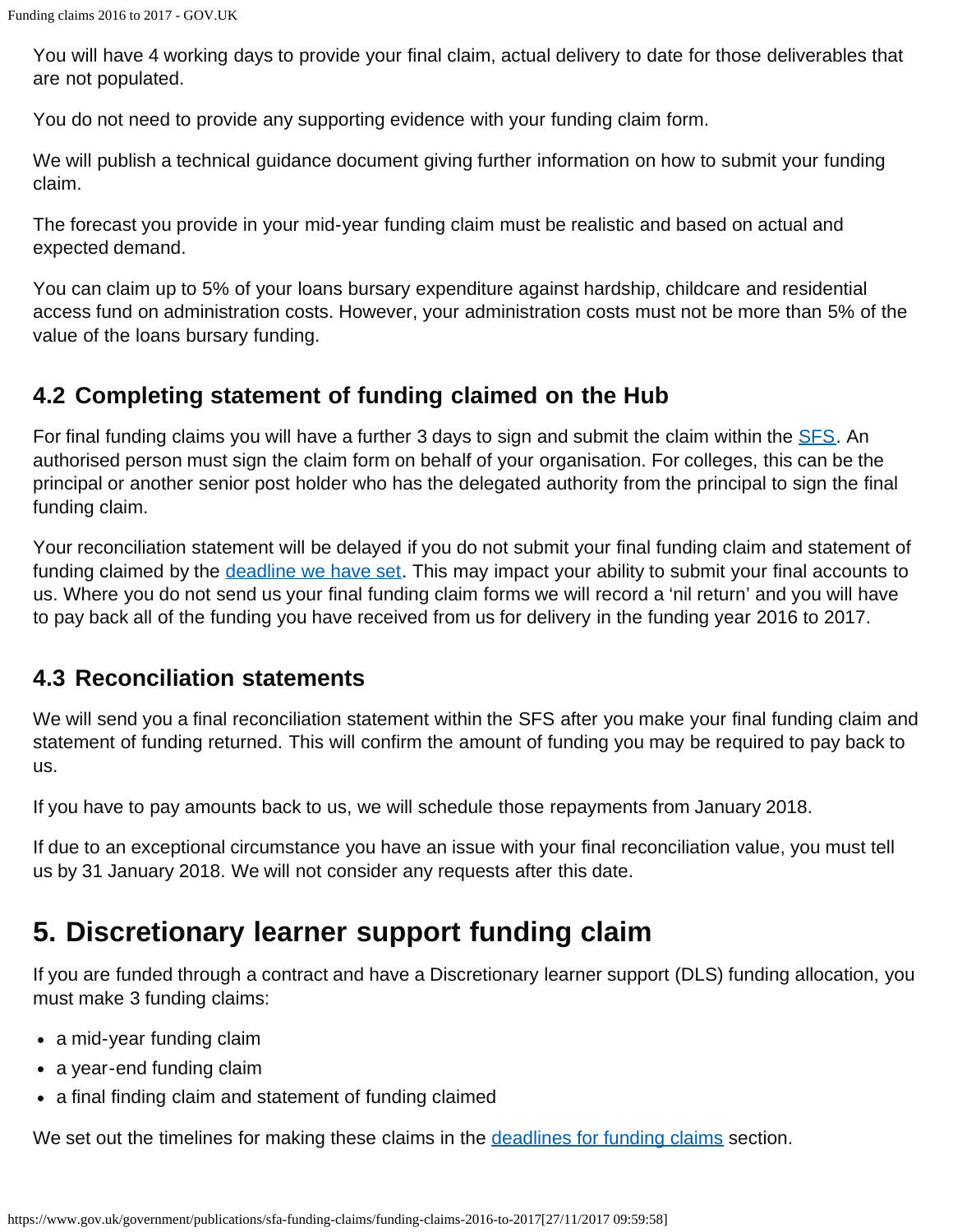# **5.1 Completing and submitting your claims**

You must complete and submit your funding claim within the data collection area of the Hub. The form will become available to you after the close of the relevant ILR submission window.

Your discretionary learner support funding claim will show relevant sections for you out of the following:

- 19+ hardship 20+ childcare
- residential access fund
- administration costs

In each section you complete, you must provide:

- your actual delivery to date
- for your mid-year and year-end funding claim, a forecast of any delivery during the remainder of the funding year

You will have 4 working days to submit your mid-year funding claim, including your actual delivery to date and any remaining forecast delivery and 4 working days to submit your final funding claim, including actual delivery date.

You do not need to provide any supporting evidence with your funding claim form.

We will publish a technical guidance document giving further information on how to submit your funding claim.

The forecast you provide in your mid-year funding claim must be realistic.

You can use up to 5% of your total DLS funding allocation on administration costs. You must declare this in your funding claims.

## **5.2 Completing your final funding claim**

For final funding claims you will have a further 3 days to sign and submit the claim within the [SFS](https://skillsfunding.service.gov.uk/). An authorised person must sign the claim form on behalf of your organisation. For colleges, this can be the principal or another senior post holder who has the delegated authority from the principal to sign the final funding claim.

Your reconciliation statement will be delayed if you do not submit your final funding claim and statement of funding claimed by the [deadline we have set](#page-0-1). This may impact your ability to submit your final accounts to us. Where you do not send us your final funding claim forms we will record a 'nil return' and you will have to pay back all of the funding you have received from us for delivery in the funding year 2016 to 2017.

## **5.3 Reconciliation statements**

We will send you a final reconciliation statement within SFS after you make your final funding claim and statement of funding returned. This will confirm the amount of funding you may be required to pay back to us.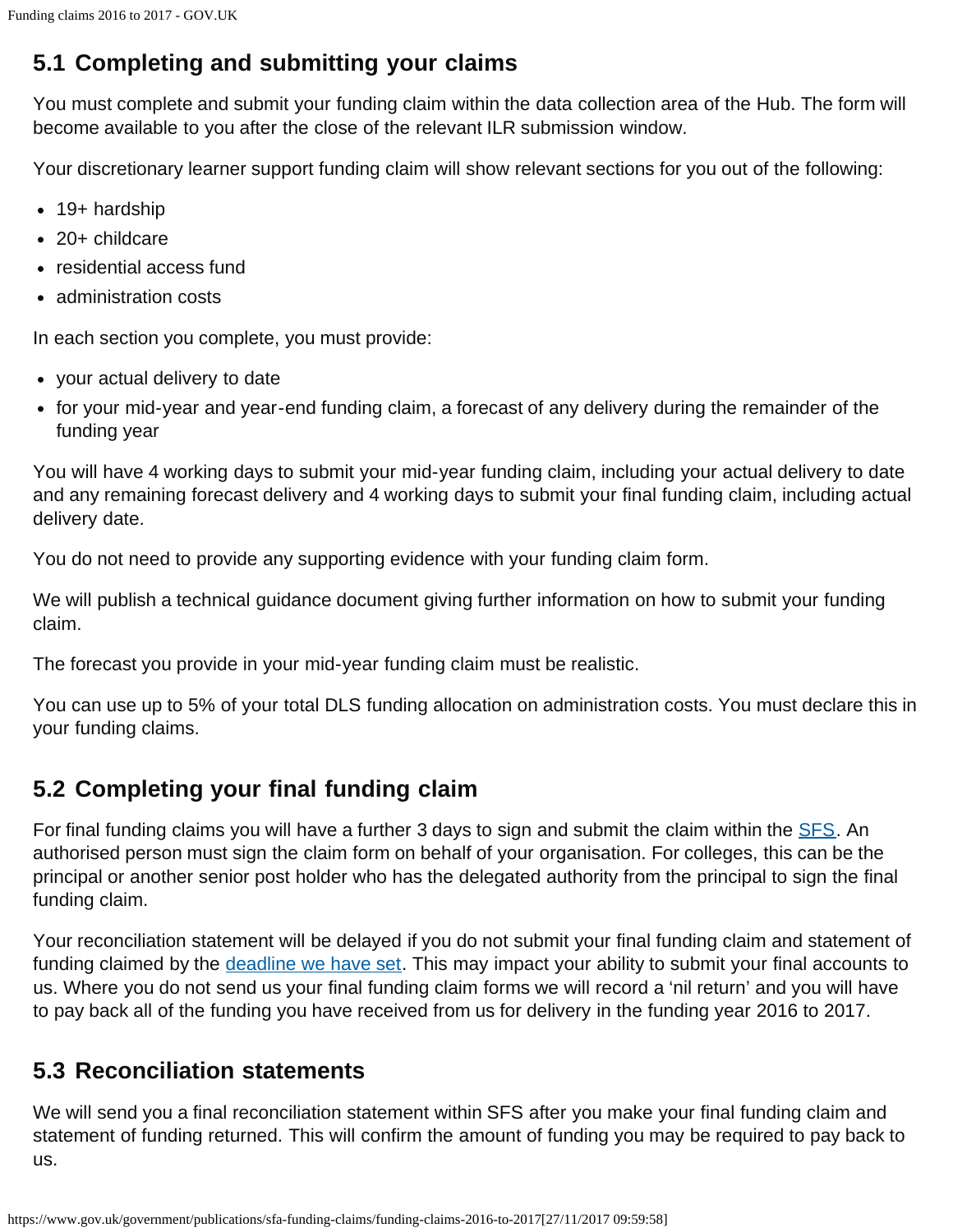If you have to pay amounts back to us, we will schedule those repayments from January 2018.

If due to an exceptional circumstance you have an issue with your final reconciliation value you must tell us by 31 January 2018. We will not consider any requests after this date.

# <span id="page-8-0"></span>**6. Community learning funding claims**

If you are funded through a contract and your AEB allocation includes community learning you must make 3 funding claims:

- a mid-year funding claim
- a year-end funding claim
- a final finding claim and statement of funding claimed

We set out the timelines for making these claims in the [deadlines for funding claims](#page-10-1) section.

If you are funded through a grant and your AEB allocation includes community learning – please refer to section 2 and 2.1.

## **6.1 Completing and submitting your claims**

You must complete and submit your funding claim within the data collection area of the Hub. The form will become available to you after the close of the relevant ILR submission window.

You will have 4 working days to submit your funding claim, including your actual delivery to date and any remaining forecast delivery.

You do not need to provide any supporting evidence with your funding claim form.

We will publish a technical guidance document giving further information on how to submit your funding claim.

The forecast you provide in your mid-year and year-end funding claim must be realistic.

#### **6.2 Completing your final funding claim**

For final funding claims you will have a further 3 days to sign and submit the claim within the **SFS**. An authorised person must sign the claim form on behalf of your organisation. For colleges, this can be the principal or another senior post holder who has the delegated authority from the principal to sign the final funding claim.

Your reconciliation statement will be delayed if you do not submit your final funding claim and statement of funding claimed by the [deadline we have set out.](#page-0-1) This may impact your ability to submit your final accounts to us. Where you do not send us your final funding claim forms we will record a 'nil return' and you will have to pay back all of the funding you have received from us for delivery in the funding year 2016 to 2017.

## **6.3 Reconciliation statements**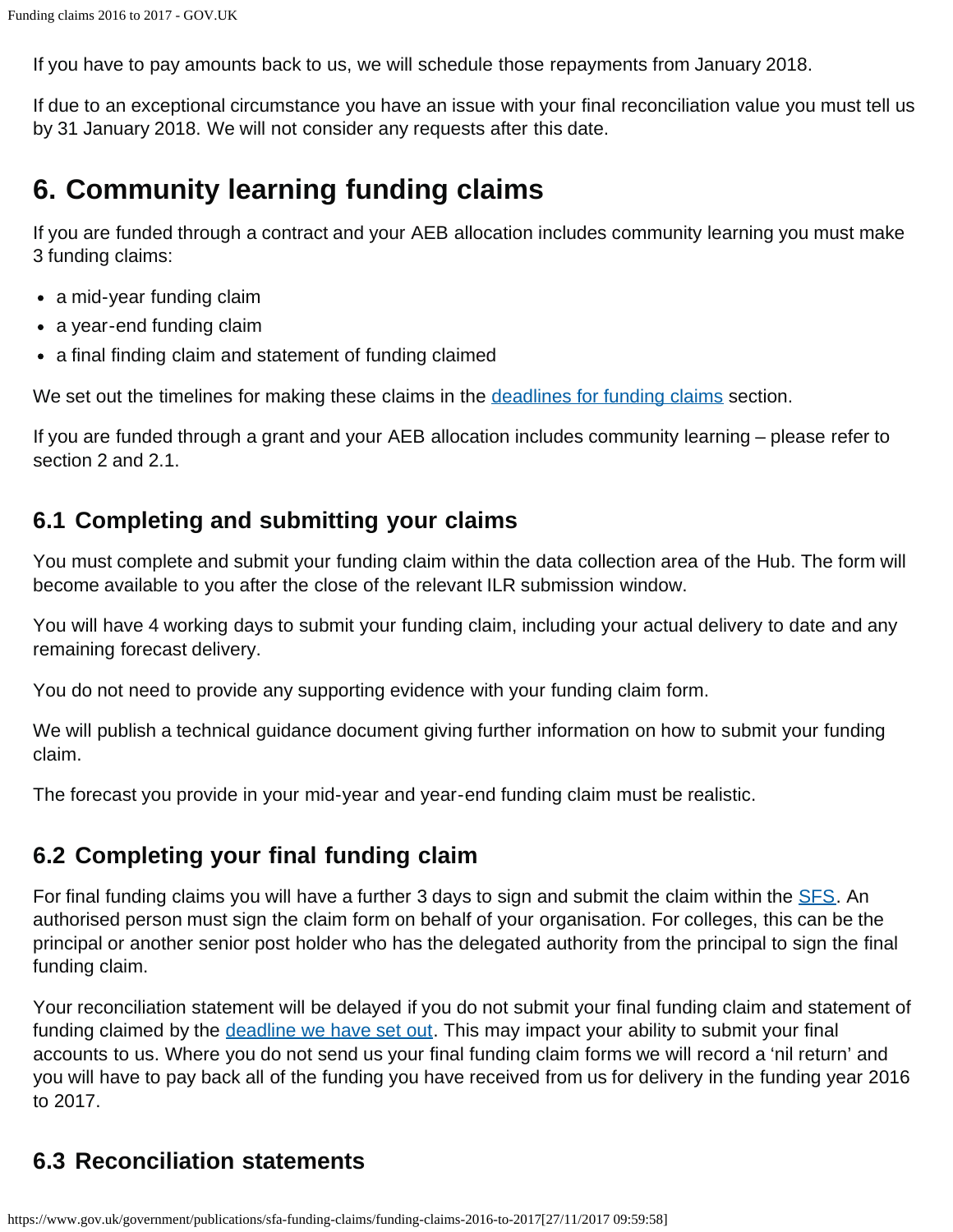We will send you a final reconciliation statement within the SFS after you make your final funding claim and statement of funding returned. This will confirm the amount of funding you may be required to pay back to us.

If you have to pay amounts back to us, we will schedule those repayments from January 2018.

If due to an exceptional circumstance you have an issue with your final reconciliation value you must tell us by 31 January 2018. We will not consider any requests after this date.

# <span id="page-9-0"></span>**7. Community learning mental health research project funding claims**

If you have a mental health research project funding allocation, you must make 3 funding claims:

- a mid-year funding claim
- a year-end funding claim
- final finding claim and statement of funding claimed

We set out the timelines for making these claims in the [deadlines for funding claims](#page-10-1) section.

## **7.1 Completing and submitting your claims**

You must complete and submit your funding claim within the data collection area of the Hub. The form will become available to you after the close of the relevant ILR submission window.

You will have 4 working days to submit your funding claim, including your actual delivery to date and any remaining forecast delivery.

You do not need to provide any supporting evidence with your funding claim form.

We will publish a technical guidance document giving further information on how to submit your funding claim.

The forecast you provide in your mid-year and year-end funding claim must be realistic.

## **7.2 Completing your final funding claim**

For final funding claims you will have a further 3 days to sign and submit the claim within the [SFS[(https://skillsfunding.service.gov.uk/). An individual person must sign the claim form on behalf of your individual. For colleges, this can be the principal or another senior post holder who has the delegated authority from the principal to sign the final funding claim.

Your reconciliation statement will be delayed if you do not submit your final funding claim and statement of funding claimed by the [deadline we have set out.](#page-0-1) This may impact your ability to submit your final accounts to us. Where you do not send us your final funding claim forms we will record a 'nil return' and you will have to pay back all of the funding you have received from us for delivery in the funding year 2016 to 2017.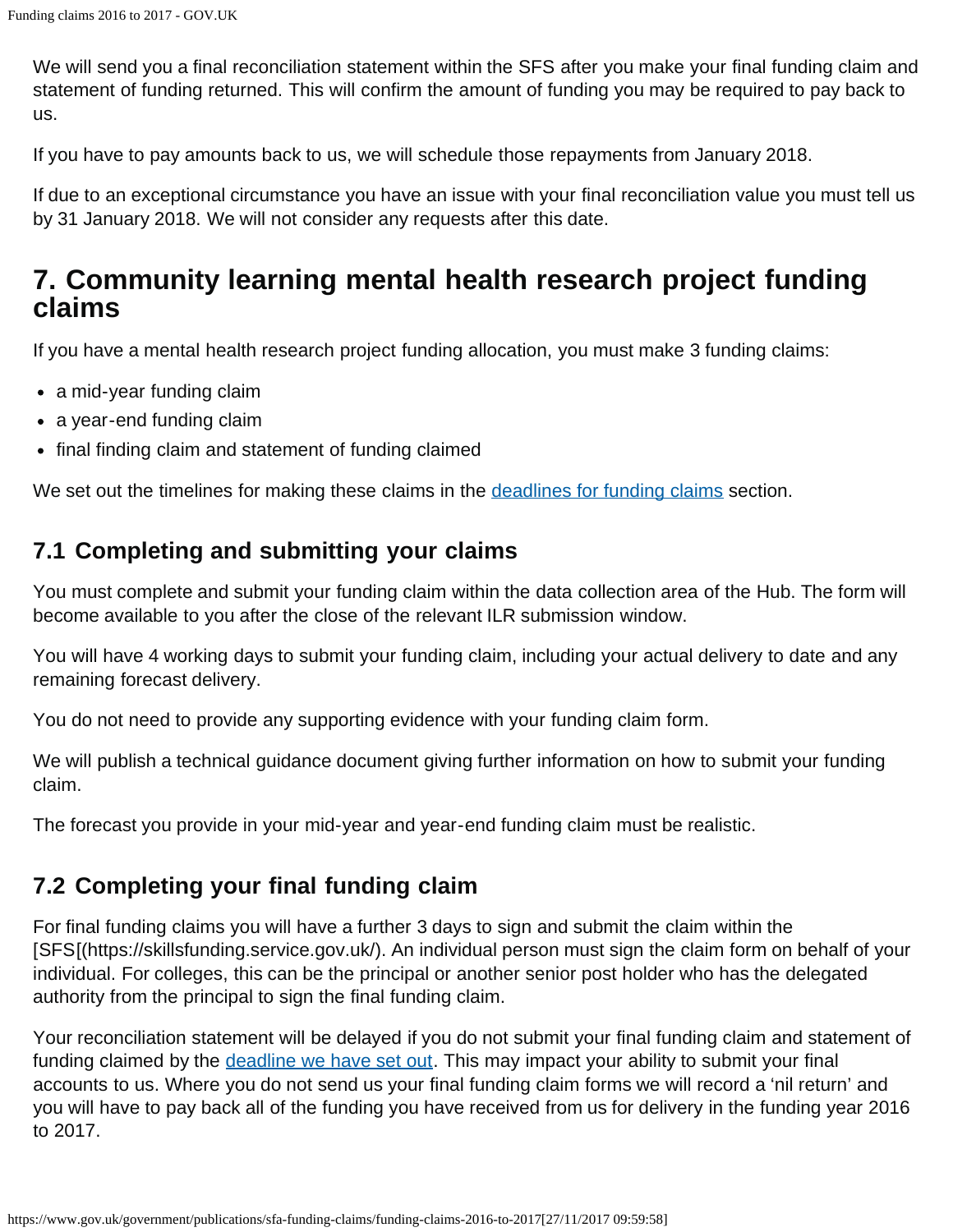## **7.3 Reconciliation statements**

<span id="page-10-1"></span>We will send you a final reconciliation statement within the SFS after you make your final funding claim and statement of funding returned. This will confirm the amount of funding you may be required to pay back to us.

If you have to pay amounts back to us, we will schedule those repayments from January 2018.

If due to an exceptional circumstance you have an issue with your final reconciliation value you must tell us by 31 January 2018. We will not consider any requests after this date.

# <span id="page-10-0"></span>**8. Deadlines for funding claims**

| <b>Funding</b>                    | <b>Funding claim</b>                                       | Deadline to provide individualised<br>learner records (ILR) | <b>Deadline to submit</b><br>funding claim | Deadline to sign<br>final claim |
|-----------------------------------|------------------------------------------------------------|-------------------------------------------------------------|--------------------------------------------|---------------------------------|
| Adult education<br>budget         | Mid-year funding claim                                     | 06-Feb-17                                                   | 10-Feb-17                                  |                                 |
|                                   | Year-end funding claim                                     | 14-Sep-17                                                   | 20-Sep-17                                  |                                 |
|                                   | Final funding claim (with audit<br>report where necessary) | 19-Oct-17                                                   | 25-Oct-17                                  | 30-Oct-17                       |
| $19+$<br>apprenticeships          | Mid-year funding claim                                     | 06-Feb-17                                                   | 10-Feb-17                                  |                                 |
|                                   | Year-end funding claim                                     | 14-Sep-17                                                   | 20-Sep-17                                  |                                 |
|                                   | Final funding claim (with audit<br>report where necessary) | 19-Oct-17                                                   | 25-Oct-17                                  | 30-Oct-17                       |
| Advanced learner<br>loans bursary | Mid-year funding claim                                     | 06-Feb-17                                                   | 10-Feb-17                                  |                                 |
|                                   | Year-end funding claim                                     | 14-Sep-17                                                   | 20-Sep-17                                  |                                 |
|                                   | Final funding claim                                        | 19-Oct-17                                                   | 25-Oct-17 30-Oct-17                        |                                 |
| Discretionary<br>learner support  | Mid-year funding claim                                     | 06-Feb-17                                                   | 10-Feb-17                                  |                                 |
|                                   | Year-end funding claim                                     | 14-Sep-17                                                   | 20-Sep-17                                  |                                 |
|                                   | Final funding claim                                        | 19-Oct-17                                                   | 25-Oct-17                                  | 30-Oct-17                       |
| Community<br>learning             | Mid-year funding claim                                     | 06-Feb-17                                                   | 10-Feb-17                                  |                                 |
|                                   | Year-end funding claim                                     | 14-Sep-17                                                   | 20-Sep-17                                  |                                 |
|                                   | Final funding claim                                        | 19-Oct-17                                                   | 25-Oct-17                                  | 30-Oct-17                       |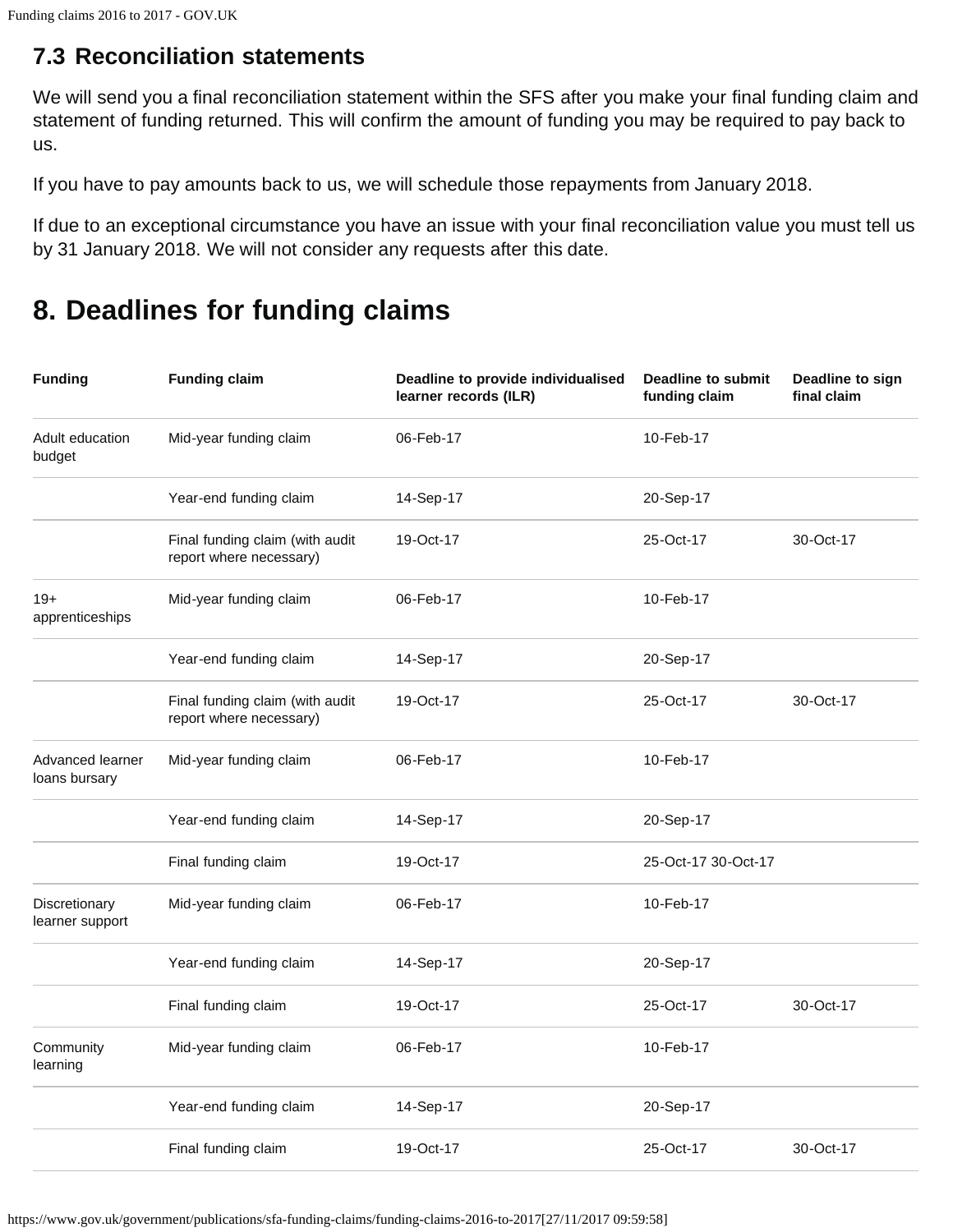Funding claims 2016 to 2017 - GOV.UK

| Mental health<br>research project | Mid-year funding claim | 06-Feb-17 | 10-Feb-17 |           |
|-----------------------------------|------------------------|-----------|-----------|-----------|
|                                   | Year-end funding claim | 14-Sep-17 | 20-Sep-17 |           |
|                                   | Final funding claim    | 19-Oct-17 | 25-Oct-17 | 30-Oct-17 |

Is there anything wrong with this page?

#### **Services and information**

**[Benefits](https://www.gov.uk/browse/benefits)** 

[Births, deaths, marriages and care](https://www.gov.uk/browse/births-deaths-marriages)

[Business and self-employed](https://www.gov.uk/browse/business)

[Childcare and parenting](https://www.gov.uk/browse/childcare-parenting)

[Citizenship and living in the UK](https://www.gov.uk/browse/citizenship)

[Crime, justice and the law](https://www.gov.uk/browse/justice)

[Disabled people](https://www.gov.uk/browse/disabilities)

[Driving and transport](https://www.gov.uk/browse/driving)

[Education and learning](https://www.gov.uk/browse/education)

[Employing people](https://www.gov.uk/browse/employing-people)

[Environment and countryside](https://www.gov.uk/browse/environment-countryside)

[Housing and local services](https://www.gov.uk/browse/housing-local-services)

[Money and tax](https://www.gov.uk/browse/tax)

[Passports, travel and living abroad](https://www.gov.uk/browse/abroad)

[Visas and immigration](https://www.gov.uk/browse/visas-immigration)

[Working, jobs and pensions](https://www.gov.uk/browse/working)

#### **Departments and policy**

[How government works](https://www.gov.uk/government/how-government-works)

**[Departments](https://www.gov.uk/government/organisations)** 

**[Worldwide](https://www.gov.uk/world)** 

**[Policies](https://www.gov.uk/government/policies)** 

https://www.gov.uk/government/publications/sfa-funding-claims/funding-claims-2016-to-2017[27/11/2017 09:59:58]